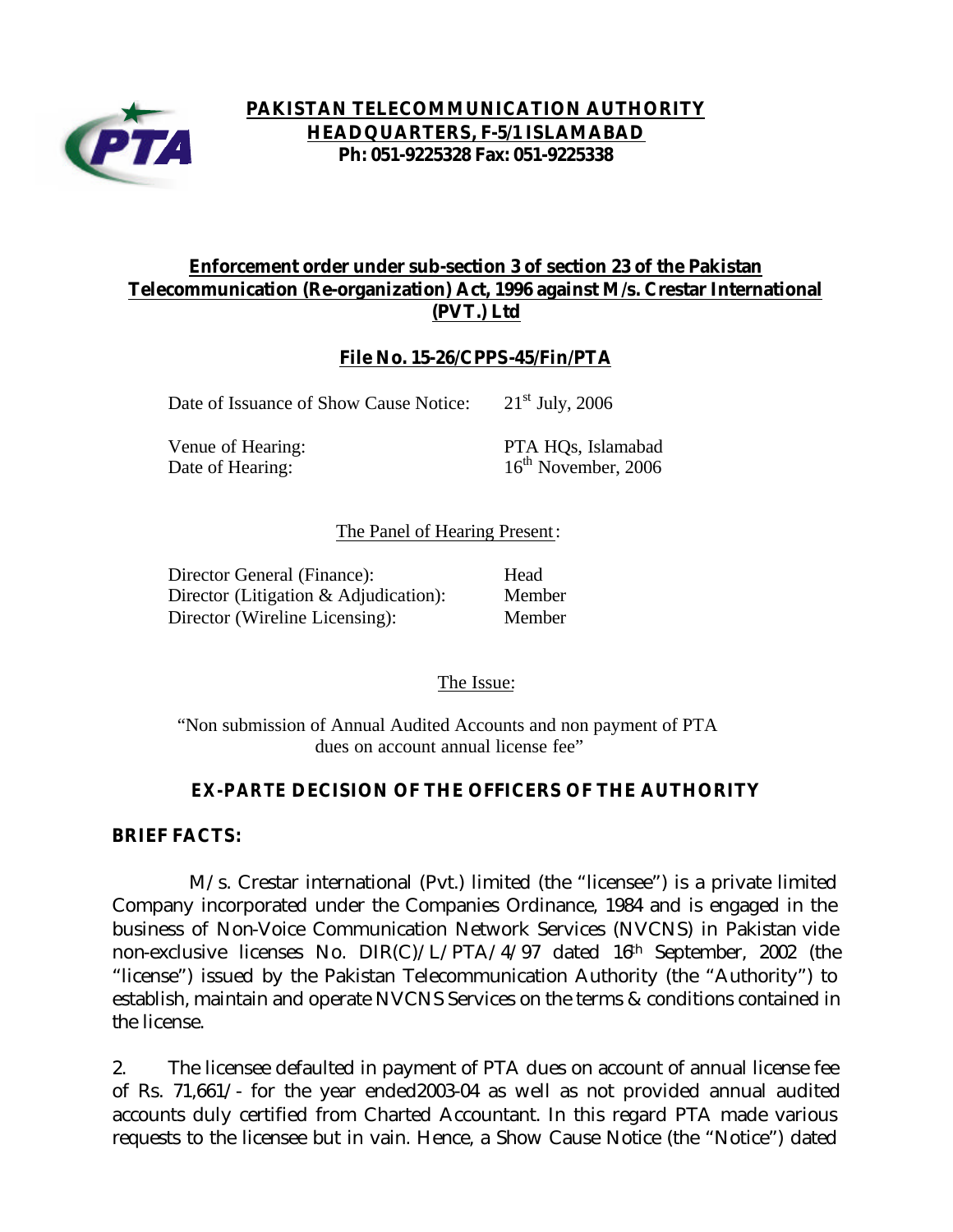21st July, 2006 under section 23 of the Act was issued to it requiring it to comply with the same by remedying the contravention and also submit written reply to the Notice within thirty (30) days of the issuance of the Notice and explain as to why the license should not be suspended, terminated or any other enforcement order should not be issued against it under section 23 of the Act. The licensee failed to respond the show cause notice within statutory period of thirty days, therefore, Hearing Notice dated 29th August, 2006 was issued at the addresses of the company whereby informed the licensee to attend the hearing dated 12th September, 2006. The licensee replied the hearing notice vide its letter dated 11<sup>th</sup> September, 2006 and requested for adjournment of the hearing till next year. As the hearing cannot be postponed till next year, therefore, the case was fixed on 16th November, 2006 and communicated vide PTA letter dated 6th November, 2006. The licensee did not attend the hearing dated 16th November, 2006.

3. Therefore, the Panel has no option but to decide the matter *ex-parte* on the basis of available record.

(a). M/s Crestar International (Pvt.) Ltd. was previously awarded two licenses No. DIR (C)/L/PTA/4/97 dated 1st January, 1998 and No. DIR(C)/L/PTA/4/97 dated 27th August, 1998 to establish, maintain and operate Electronic Information Services and DCNS Services respectively in Pakistan. Whereas later on as per policy of the Authority, EIS and DCNS licenses were amalgamated/upgraded into NVCNS license dated 16th September, 2002 without any obligation.

(b). The licensee was obliged under conditions 3.11 and 3.12 of the NVCNS license and sub-regulation (2), (3), (4) and (5) of Regulation 4 of Non Voice Communication Network Services Regulations, 2004 to pay annual license fee to the Authority within 120 days from the close of financial year and submit annual audited accounts which the licensee failed to comply.

(c). It has been taken notice of by the Authority that the licensee has neither deposited its Annual License Fee for the year ended on 30th June, 2003-2004 nor submitted its Annual Audit Account duly certified by Charted Accountant for the year ended on June, 30, 2003-04, 2004-05. PTA vide numerous letters including letters dated 13th September, 2005 and 7th June, 2006 directed the licensee to pay its Annual License Fee for the year ended June 30, 2003-2004, amounting to Rs.71,661/- (this amount is provisional and subject to revision in the light of AAAs) and to provide its Annual Audited Account for the year ended on June 30, 2003-04, 2004-05, but despite repeated requests/directions the licensee failed to deposit the Annual License Fee and also failed to submit its Annual Audit Account for the year ended on June 30, 2003-04, 2004-05.

(d). The licensee vide its letter dated 16th June, 2001, 28th June, 2002 PTA vide letter dated 6th August, 2002 informed that DCNS license stands cancelled under sunset clause and amount paid in terms of initial license fee cannot be adjusted. PTA further informed that M/s. Crestar international now holds EIS license which can be upgraded into NVCNS license by payment of Rs. 500,000/- and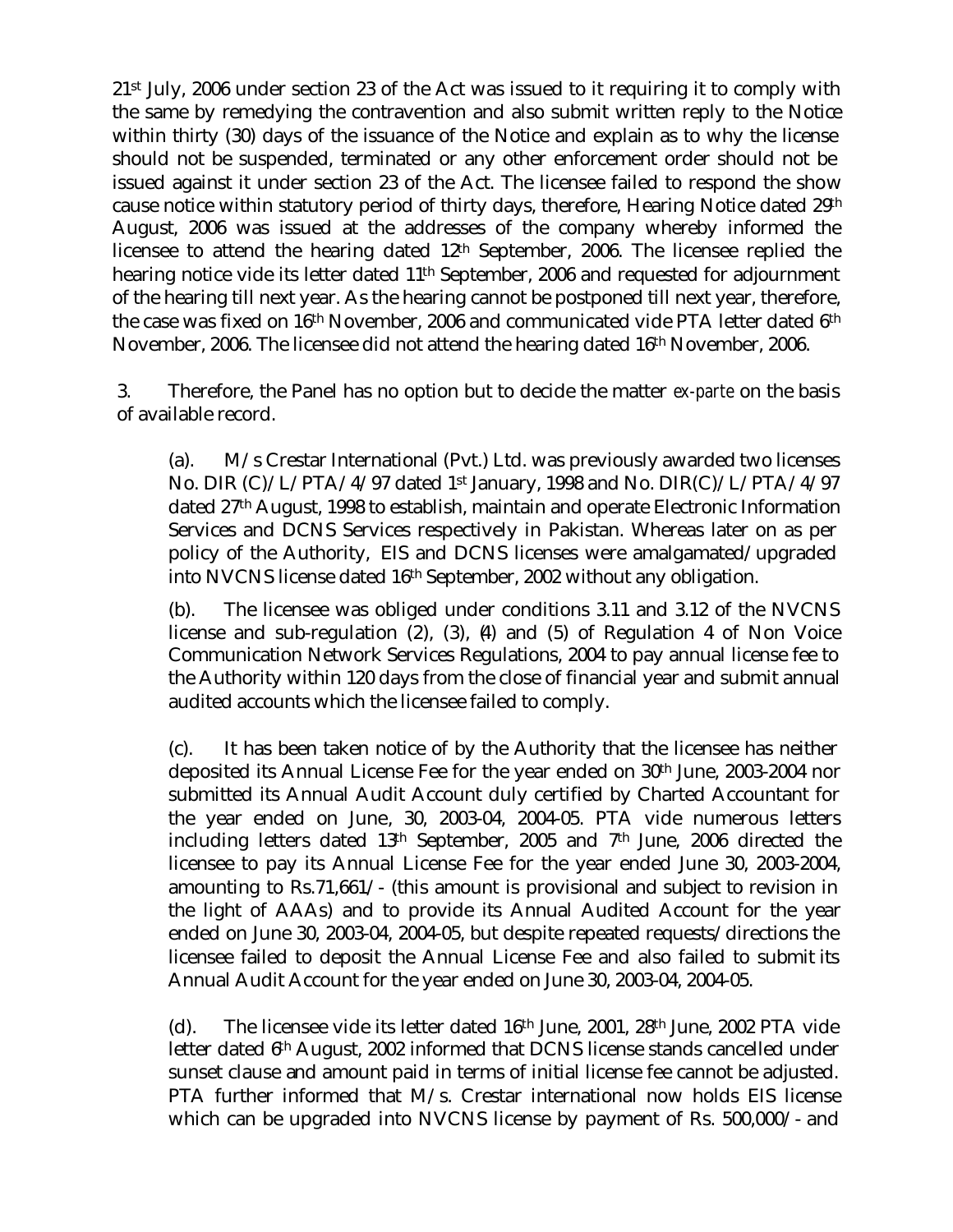Rs.19518/- in terms of royalty fee. Furthermore as per PTA policy nation wide license can be downgraded into single city without an obligation. The licensee vide letters dated 20th August, 2002 and 27th August, 2002 requested for restoration of DNOP license and also requested to merge EIS and DCNS licenses into one so that all IP services are streamlined in one license. the Authority vide letter dated  $7<sup>h</sup>$  September, 2002 informed that request of licensee regarding merging of EIS and DCNS licenses into NVCNS license has been approved without obligation and licensee is requested to surrender both licenses for issuance of NVCNS license. The licensee again vide its letter dated 10<sup>th</sup> September, 2002 requested for amalgamation of licenses and adjustment and refund of excess amount which was replied vide PTA letter dated 13th September, 2002. Thereafter the license of NVCNS was issued on 16th September, 2002 by amalgamating its EIS and DCNS licences into NVCNS license without obligation. The licensee again reiterated the same stance vide various letters which was denied vide letter dated  $6<sup>h</sup>$  January, 2003 and 7<sup>th</sup> January, 2003. Irrespective of repeated clarifications on the issue, the licensee kept on demanding adjustment of initial license fee and for refund. The Authority responded through a series of letters intimating PTA uniform stance that initial license fee cannot be adjusted or refunded vide PTA letters dated 16th September, 2002, 7th January, 2003, 23rd June, 2003, 28th August, 2003, 10th August, 2004, 2nd September, 2004, 18<sup>th</sup> April, 2005, with request to deposit PTA dues accrued annually and submission of annual audited accounts, but the Licensee miserably failed to provide annual audited accounts as well as did not deposit PTA dues till date.

(e) In this regard PTA also arranged meeting on 29th December, 2005 vide letter dated 21st December, 2005 but the licensee did not attended the said meeting rather requested vide letter dated 9th January, 2006 that meeting may be arranged at Zonal office, Karachi. This request of licensee was also accepted and Zonal Director Karachi was advised vide letter dated 25<sup>th</sup> January, 2006 to conduct meeting with the licensee. The Zonal Director Karachi conducted meeting on 28th February, 2006. During the meeting the licensee claimed that fee was refunded to other licensees after amalgamation of their previous licenses into one (NVCNS) license but failed to produce any evidence or name of such companies, however, promised to provide such names within few days. The licensee was requested vide letter dated 1st March, 2006 to provide evidences in support of its aforesaid claim, but the licensee, instead, replied vide its letter dated 10th March, 2006 that names and details of such parties may be checked from your record. PTA again checked/confirmed it from Finance department and it informed that no such refund was given to any company.

(f). The licensee further informed vide its letters dated  $7<sup>th</sup>$  November, 2005 and 7<sup>th</sup> November, 2006 that it has ceased its ISP operations temporarily from 1<sup>st</sup> April, 2004 and communicated to the Authority vide its letter dated  $4<sup>h</sup>$  March, 2004. The licensee has provided annual audited accounts vide its letters dated 8<sup>th</sup> March, 2004 and 11<sup>th</sup> September, 2006 but these audited accounts are not duly